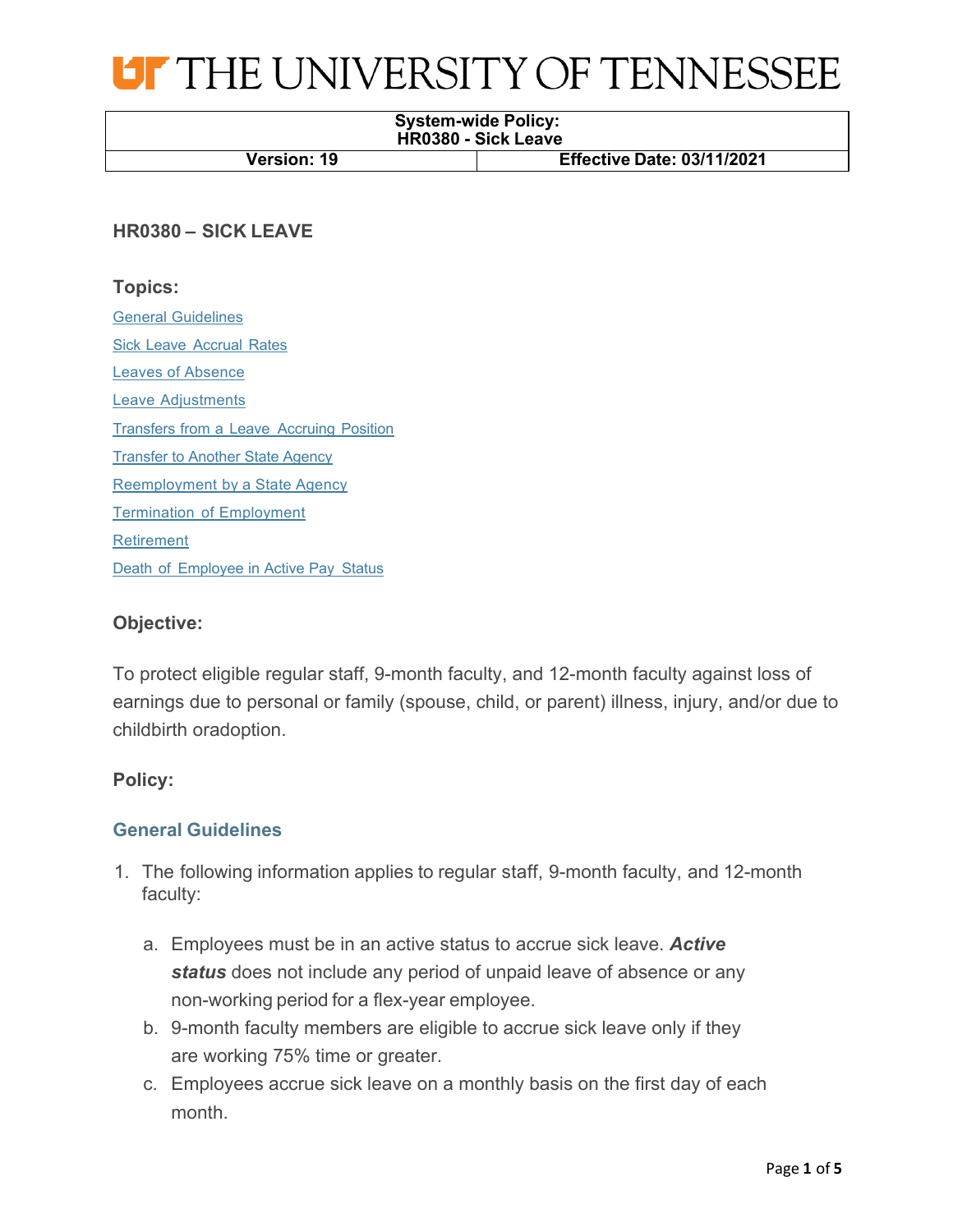# **OF THE UNIVERSITY OF TENNESSEE**

#### **System-wide Policy: HR0380 - Sick Leave**

**Version: 19 Effective Date: 03/11/2021**

- d. The amount of sick leave accrued is based on both the work schedule (planned working time) as recorded in IRIS and the number of workdays in the month the employee is eligible to accrue leave.
- e. Employees are not permitted to take sick leave until accruing it, and the university is not permitted to advance sick leave. When possible, e.g., medical appointments, use of sick leave must be approved in advance by the supervisor.
- f. The university may require a physician's statement of illness or injury before granting sick leave. The university may require a fitness for duty certificate in accordance with HR0338 - Family and Medical Leave, Family and Medical Leave. Non-compliance with the sick leave policy may result in denial of sick leave, the withholding of payment for the sick leave, and/or disciplinary action.
- g. 9-month faculty may use leave in coordination with a modified duties assignment.
- h. 9-month faculty may appeal the denial of sick leave through the appropriate channels designated by their campus which may include the department head, dean, provost and chancellor.

# **Sick Leave Accrual Rates**

- 2. Eligible regular full-time employees accrue sick leave at the rate of eight hours per month.
- 3. Eligible regular part-time employees who began part-time employment status on or before January 31, 2014, accrue sick leave at a rate pro rata to their planned working time in IRIS. Eligible regular part-time employees who began employment on or after February 1, 2014, accrue sick leave if their planned working time in IRIS is 75 percent effort or more. Sick leave is accrued at a rate pro rata to their planned working time in IRIS at 75 percent or more. Regular part-time employees with a sick leave balance who cease to accrue sick leave may use existing sick leave in accordance with this policy.
- 4. The accrual rate in effect on the day the employee accrues leave determines the accrual for the month as described in item three above.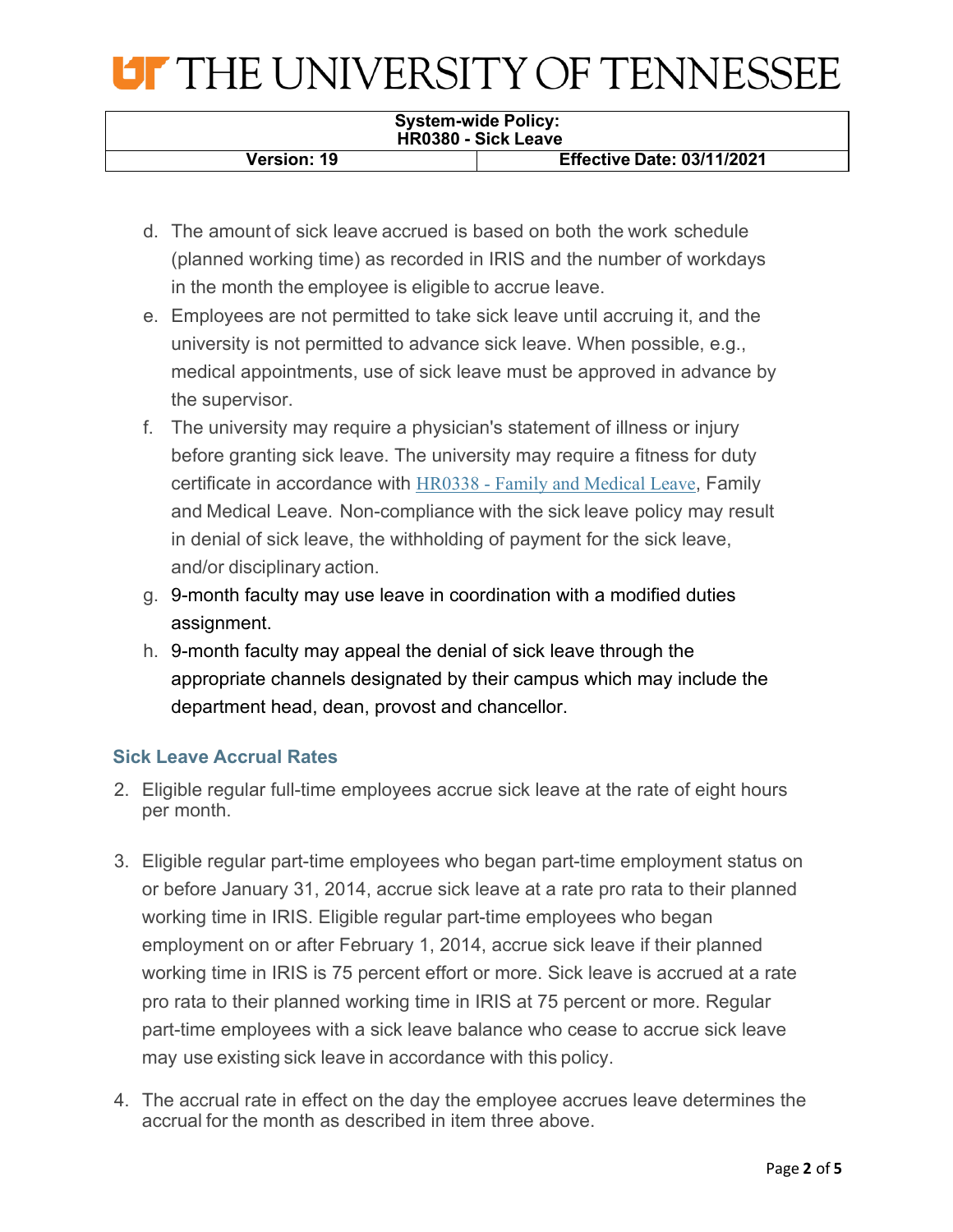

| <b>System-wide Policy:</b><br><b>HR0380 - Sick Leave</b> |                                   |
|----------------------------------------------------------|-----------------------------------|
| <b>Version: 19</b>                                       | <b>Effective Date: 03/11/2021</b> |

**Leaves of Absence**

5. During employment, if an absence without pay exceeds ten business days, the department is required to place the employee on leave of absence without pay.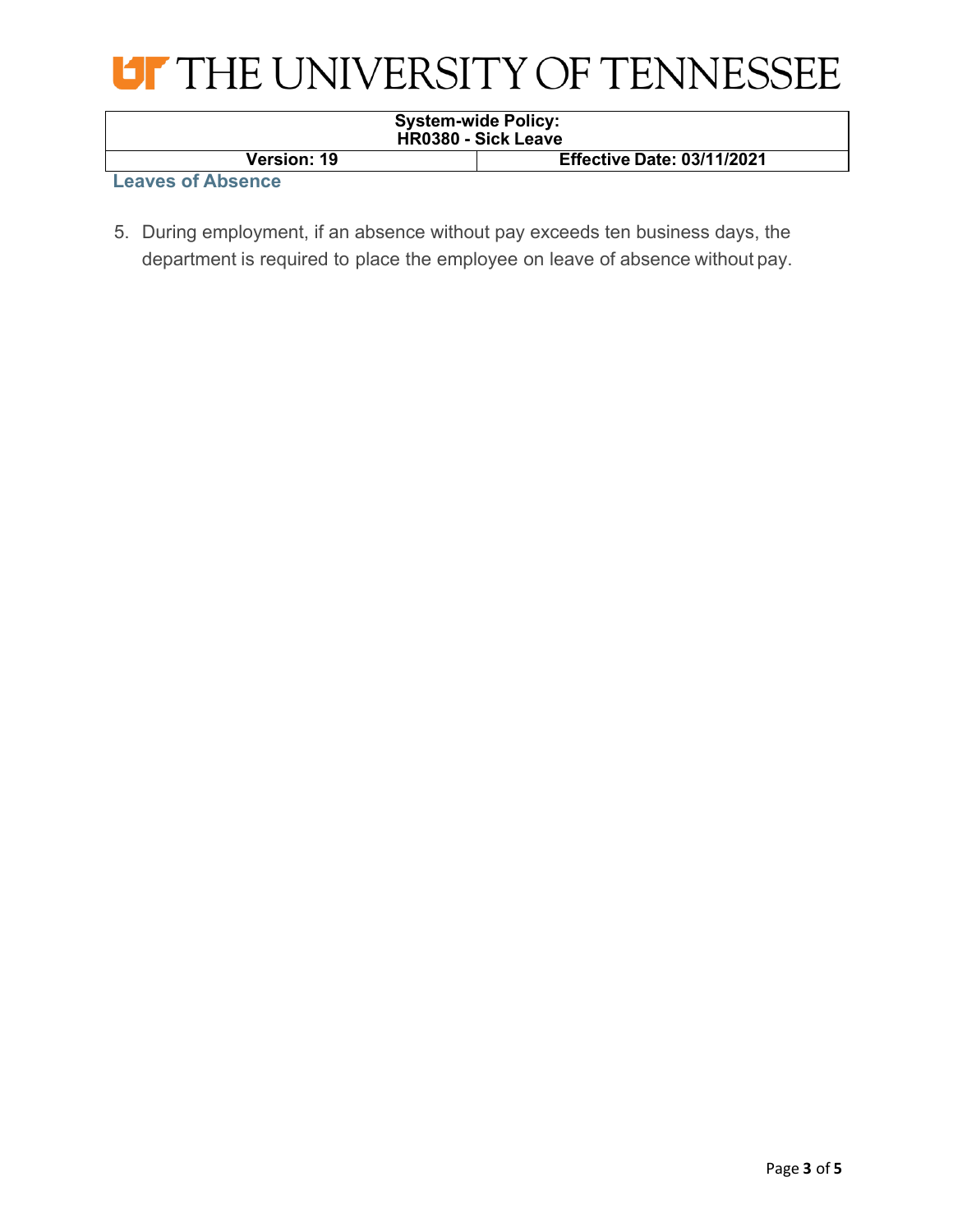# **LIF THE UNIVERSITY OF TENNESSEE**

| <b>System-wide Policy:</b><br><b>HR0380 - Sick Leave</b> |                                   |  |
|----------------------------------------------------------|-----------------------------------|--|
| <b>Version: 19</b>                                       | <b>Effective Date: 03/11/2021</b> |  |

Any sick leave earned in the month in which the employee returns to work will be accrued on the first day of the month the employee returns to an active pay status and prorated according to this policy. If an employee fails to return from a leave of absence with or without pay, any unused sick leave will be held in an inactive status.

# **Leave Adjustments**

6. Within the IRIS retroactivity period, adjustments can be entered in IRIS. Time evaluation will automatically re-evaluate the time for the prior pay periods. Adjustments for pay periods older than the retroactivity period are made by the campus human resources office.

# **Transfers From a Leave Accruing Position**

7. When an employee who has been accumulating sick leave transfers to a position that does not accrue leave, the employee may use sick leave in accordance with this policy. If the employee retires or later returns to a position with the university or another state agency, including another state college or university, for which sick leave accrues, the sick leave balance will be restored to the employee in accordance with applicable statutes and the policies of the hiring organization.

# **Transfer to Another State Agency**

8. If an employee terminates employment with the University of Tennessee without a break in service to accept employment with another state agency, including another state college or university, all accumulated sick leave will be transferred to the employing agency.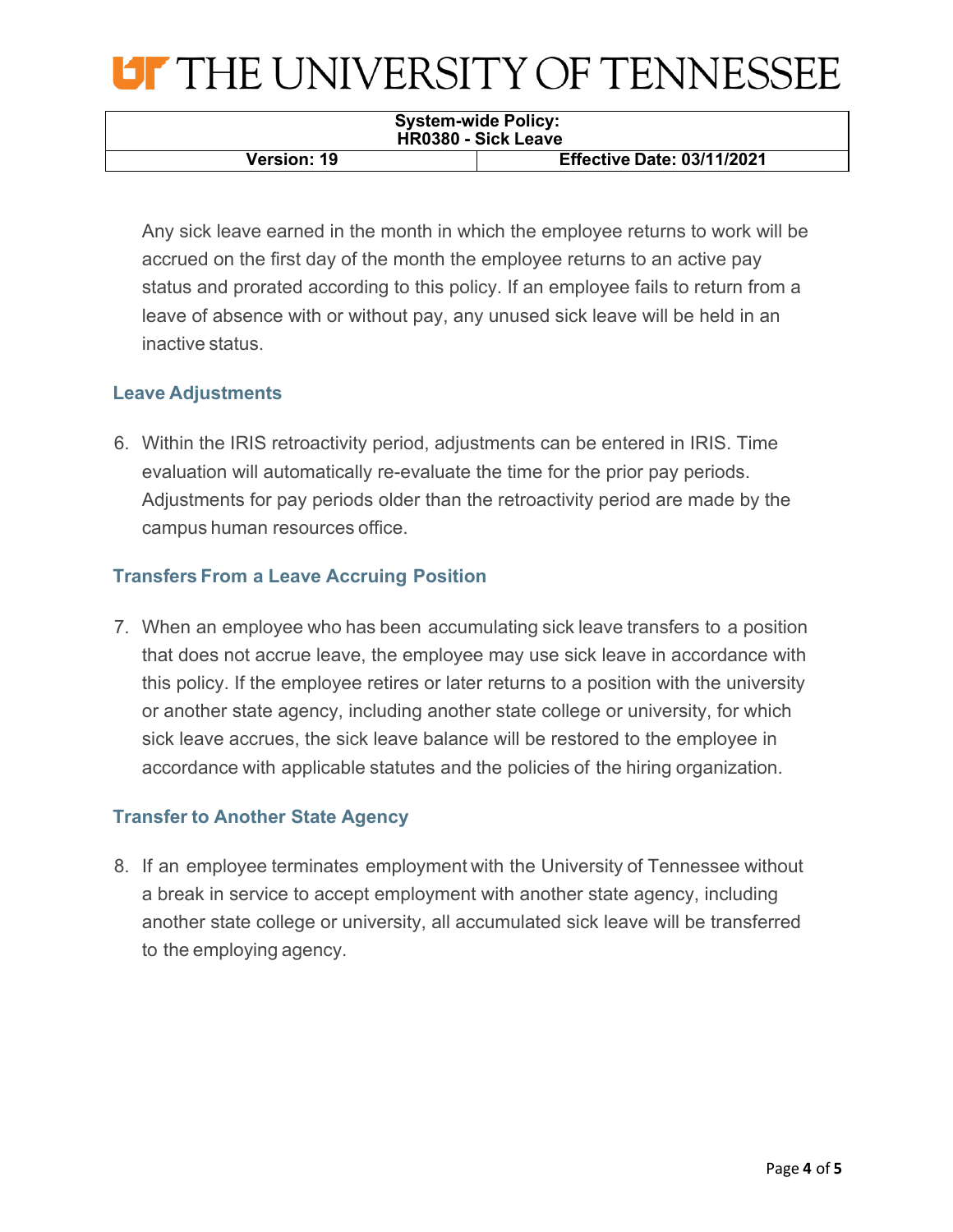

| <b>System-wide Policy:</b><br><b>HR0380 - Sick Leave</b> |                                   |  |
|----------------------------------------------------------|-----------------------------------|--|
| <b>Version: 19</b>                                       | <b>Effective Date: 03/11/2021</b> |  |

# **Reemployment by a State Agency**

9. If a former employee is reemployed by another state agency, including another state college or university, in an eligible status and the sick leave balance is verifiable, it is restored to the employee in accordance with applicable statutes and the policies of the hiring organization.

# **Termination of Employment**

10.At termination, any unused sick leave is held in an inactive status. **Unused sick leave is not paid at termination.**

### **Retirement**

11.For the Tennessee Consolidated Retirement System (TCRS), Joint Contributory Retirement System (JCRS), Civil Service Retirement System (CSRS) and Federal Employees Retirement System (FERS) members, all unused sick leave is credited toward retirement. However, unused sick leave is not included as creditable service for disability retirement. Subject to changes in the plans, all university retirement plans add unused sick leave to an employee's total years of service to determine the state's portion, if any, of retiree insurance premiums.

### **Death of Employee in Active Pay Status**

12. See **HR0307 - Benefit in the Event of an Employee Death**, regarding payment for accrued sick leave.